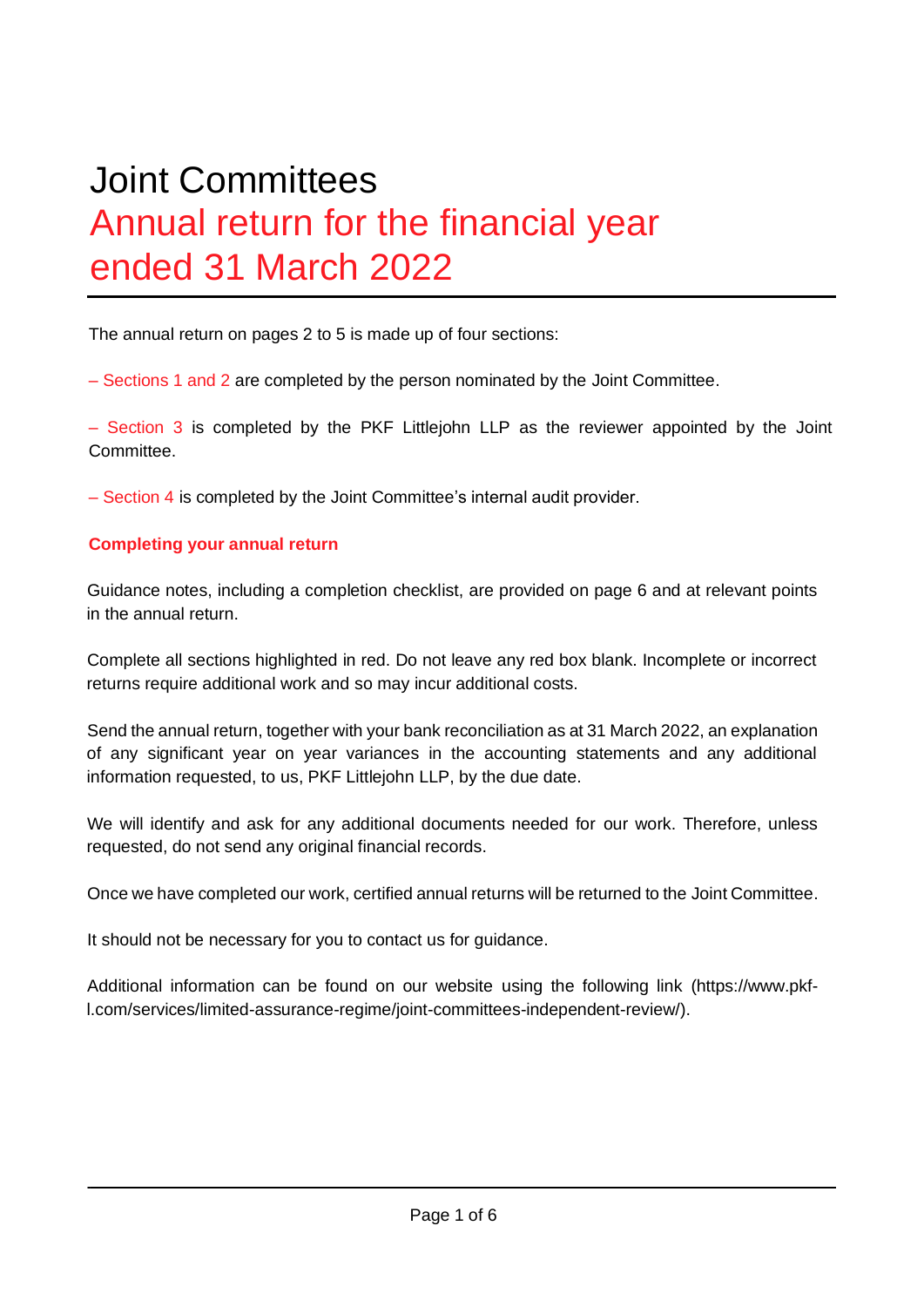### Section 1 – Annual governance statement 2021/22

We acknowledge as the members of

Enter name of reporting joint committee

our responsibility for ensuring that there is a sound system of internal control, including the preparation of the accounting statements. We confirm, to the best of our knowledge and belief, with respect to the accounting statements for the year ended 31 March 2022, that:

|   |                                                                                                                                                                                                                                                                                                     | Agreed-         |  | 'Yes'                                                                                                                                                                                            |
|---|-----------------------------------------------------------------------------------------------------------------------------------------------------------------------------------------------------------------------------------------------------------------------------------------------------|-----------------|--|--------------------------------------------------------------------------------------------------------------------------------------------------------------------------------------------------|
|   |                                                                                                                                                                                                                                                                                                     | $Yes \mid No^*$ |  | means that the joint committee                                                                                                                                                                   |
| 1 | We approved the accounting statements prepared in<br>accordance with the guidance notes within this Annual<br>Return.                                                                                                                                                                               |                 |  | prepared its accounting statements and<br>approved them.                                                                                                                                         |
| 2 | We maintained an adequate system of internal control,<br>including measures designed to prevent and detect fraud<br>and corruption and reviewed its effectiveness.                                                                                                                                  |                 |  | made proper arrangements and accepted<br>responsibility for safeguarding the public<br>money and resources in its charge.                                                                        |
| 3 | We took all reasonable steps to assure ourselves that<br>there are no matters of actual or potential non-compliance<br>with generally accepted good practice that could have a<br>significant financial effect on the ability of the joint committee<br>to conduct its business or on its finances. |                 |  | has only done what it has the legal power<br>to do and has complied with generally<br>accepted good practice.                                                                                    |
| 4 | We provided opportunity during the year for interested<br>persons to inspect and ask questions about the accounts.                                                                                                                                                                                  |                 |  | has given all persons interested the<br>opportunity to inspect and ask questions<br>about these joint committee accounts.                                                                        |
| 5 | We carried out an assessment of the risks facing the joint<br>committee and took appropriate steps to manage those risks,<br>including the introduction of internal controls and/or<br>external insurance cover where required.                                                                     |                 |  | considered the financial and other risks it<br>faces and has dealt with them properly.                                                                                                           |
| 6 | We maintained throughout the year an adequate and<br>effective system of internal audit of the joint committee's<br>accounting records and control systems.                                                                                                                                         |                 |  | arranged for a competent person,<br>independent of the financial controls and<br>procedures, to give an objective view on<br>whether internal controls meet the needs of<br>the joint committee. |
| 7 | We took appropriate action on all matters raised in reports<br>from internal audit and external reviews.                                                                                                                                                                                            |                 |  | responded to matters brought to its<br>attention by internal and external<br>reviewers.                                                                                                          |
| 8 | We considered whether any litigation, liabilities or<br>commitments, events or transactions, occurring either during<br>or after the year-end, have a financial impact on the<br>joint committee and where appropriate have included them in<br>the accounting statements.                          |                 |  | disclosed everything it should have about<br>its business activity during the year<br>including events taking place after the<br>year-end if relevant.                                           |

This annual governance statement is approved by the Joint Committee and recorded as minute reference

| Signed by: |  |
|------------|--|
|            |  |

dated

| Chair      | SIGNATURE REQUIRED        |  |  |  |  |
|------------|---------------------------|--|--|--|--|
| dated      | DD/MM/YYYY                |  |  |  |  |
| Signed by: |                           |  |  |  |  |
| Clerk      | <b>SIGNATURE REQUIRED</b> |  |  |  |  |
| dated      | DD/MM/YYYY                |  |  |  |  |

\*Note: Please provide explanations on a separate sheet for each 'No' response. Describe how the joint committee will address the weaknesses identified.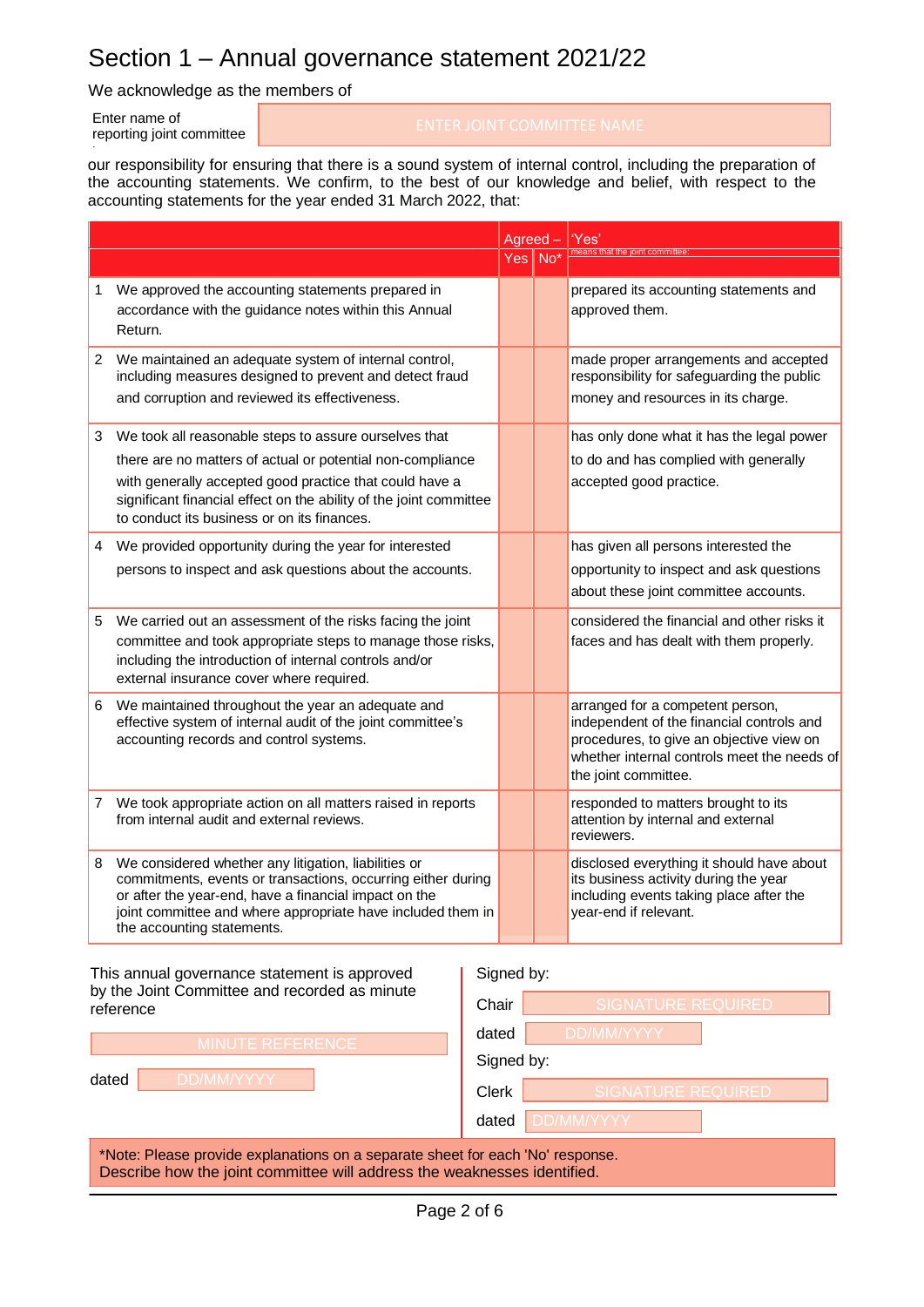### Section 2 – Accounting statements 2021/22 for:

committee here:

## Enter name of **ENTER 19 IOINT COMMITTEE INCORDIT**<br>reporting joint **COMMITTEE INCORDITY** Kent and Essex Inshore Fisheries and Conservation Authority

| committee here: |                                                                         |                                      |                       |                                                                                                                                                                                                  |  |
|-----------------|-------------------------------------------------------------------------|--------------------------------------|-----------------------|--------------------------------------------------------------------------------------------------------------------------------------------------------------------------------------------------|--|
|                 |                                                                         | Year ending<br>31 March<br>2021<br>£ | 31 March<br>2022<br>£ | Notes and guidance<br>Please round all figures to nearest £1. Do not leave any boxes<br>blank and report £0 or Nil balances. All figures must agree to<br>underlying financial records.          |  |
| 1               | <b>Balances</b><br>brought forward                                      | £1,641,013                           | £1,651,714            | Total balances and reserves at the beginning of the year as<br>recorded in the joint committee's financial records. Value must<br>agree to Box 7 of previous year.                               |  |
|                 | 2 $(+)$ Income from<br>local taxation<br>and/or levy                    | £904,585                             | £904,045              | Total amount of local tax and/or levy received or receivable in the<br>year including funding from a sponsoring joint committee.<br>Excluding any grants received.                               |  |
| 3.              | (+) Total other<br>receipts                                             | £316,765                             | £142,764              | Total income or receipts as recorded in the cashbook less the<br>taxation and/or levy (line 2). Include any grants received here.                                                                |  |
| 4               | (-) Staff costs                                                         | £692,856                             | £703,695              | Total expenditure or payments made to and on behalf of all<br>employees. Include salaries and wages, PAYE and NI<br>(employees and employers), pension contributions and<br>employment expenses. |  |
| 5               | (-) Loan<br>interest/capital<br>repayments                              | £O                                   | £0                    | Total expenditure or payments of capital and interest made during<br>the year on the joint committee's borrowings (if any).                                                                      |  |
|                 | 6 (-) All other<br>payments                                             | £517,793                             | £408,826              | Total expenditure or payments as recorded in the cashbook less<br>staff costs (line 4) and loan interest/capital repayments (line 5).                                                            |  |
|                 | $7$ (=) Balances<br>carried forward                                     | £1,651,714                           | £1,586,002            | Total balances and reserves at the end of the year.<br>Must equal $(1+2+3) - (4+5+6)$                                                                                                            |  |
| 8               | Total cash and<br>short term<br>investments                             | £3,827,620                           | £4,511,166            | The sum of all current and deposit bank accounts, cash holdings<br>and short term investments held as at 31 March - to agree with<br>bank reconciliation.                                        |  |
| 9               | Total fixed assets<br>plus other long<br>term investments<br>and assets | £4,687,770                           | £4,443,744            | The original Asset and Investment Register value of all fixed<br>assets, plus other long term assets owned by the joint committee<br>as at 31 March                                              |  |
|                 | 10 Total borrowings                                                     | £0                                   | £0                    | The outstanding capital balance as at 31 March of all loans from<br>third parties (including PWLB).                                                                                              |  |

I certify that for the year ended 31 March 2022 the accounting statements in this annual return present fairly the financial position of the Joint Committee and its income and expenditure, or properly present receipts and payments, as the case may be.

Signed by Responsible Financial Officer:

Date DD/MM

I confirm that these accounting statements were approved by the Joint Committee on:

and recorded as minute reference:

Signed by Chair of meeting approving these accounting statements:

Date DD/MM/YYY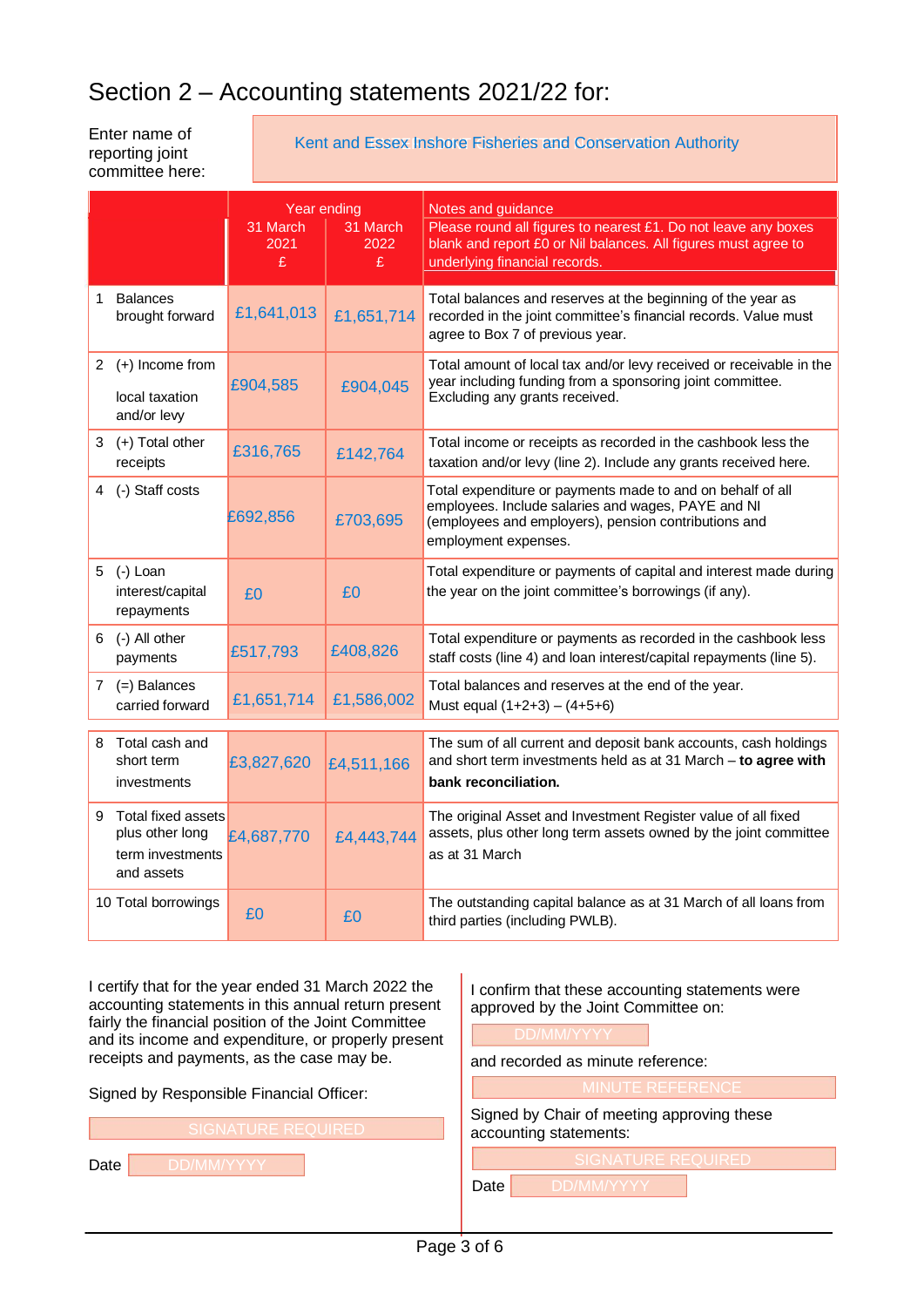### Section 3 – Review report 2021/22 Certificate

We present the findings from our review of the annual return for the year ended 31 March 2022 in respect of:

committee here:

Enter name of ENTER JOINT COMMITTEE NAME HERE reporting joint

#### Respective responsibilities of the Joint Committee and the reviewer

The Joint Committee is responsible for ensuring that its financial management is adequate and effective and that it has a sound system of internal control. The Joint Committee prepares an annual return which:

- summarises the accounting records for the year ended 31 March 2022; and
- confirms and provides assurance on various governance matters in accordance with generally accepted good practice.

We have reviewed the annual return and set out our findings below. Our work does not constitute an audit carried out in accordance with International Standards on Auditing (UK & Ireland) and therefore does not provide the level of assurance of a statutory audit.

#### Report

.

|                                            | Matters arising from our review |      |  |  |  |  |
|--------------------------------------------|---------------------------------|------|--|--|--|--|
|                                            |                                 |      |  |  |  |  |
|                                            |                                 |      |  |  |  |  |
|                                            |                                 |      |  |  |  |  |
|                                            |                                 |      |  |  |  |  |
|                                            |                                 |      |  |  |  |  |
|                                            |                                 |      |  |  |  |  |
|                                            |                                 |      |  |  |  |  |
|                                            |                                 |      |  |  |  |  |
|                                            |                                 |      |  |  |  |  |
|                                            |                                 |      |  |  |  |  |
|                                            |                                 |      |  |  |  |  |
| (continue on a separate sheet if required) |                                 |      |  |  |  |  |
| Reviewer signature                         |                                 |      |  |  |  |  |
| Reviewer                                   | PKF Littlejohn LLP              | Date |  |  |  |  |
|                                            |                                 |      |  |  |  |  |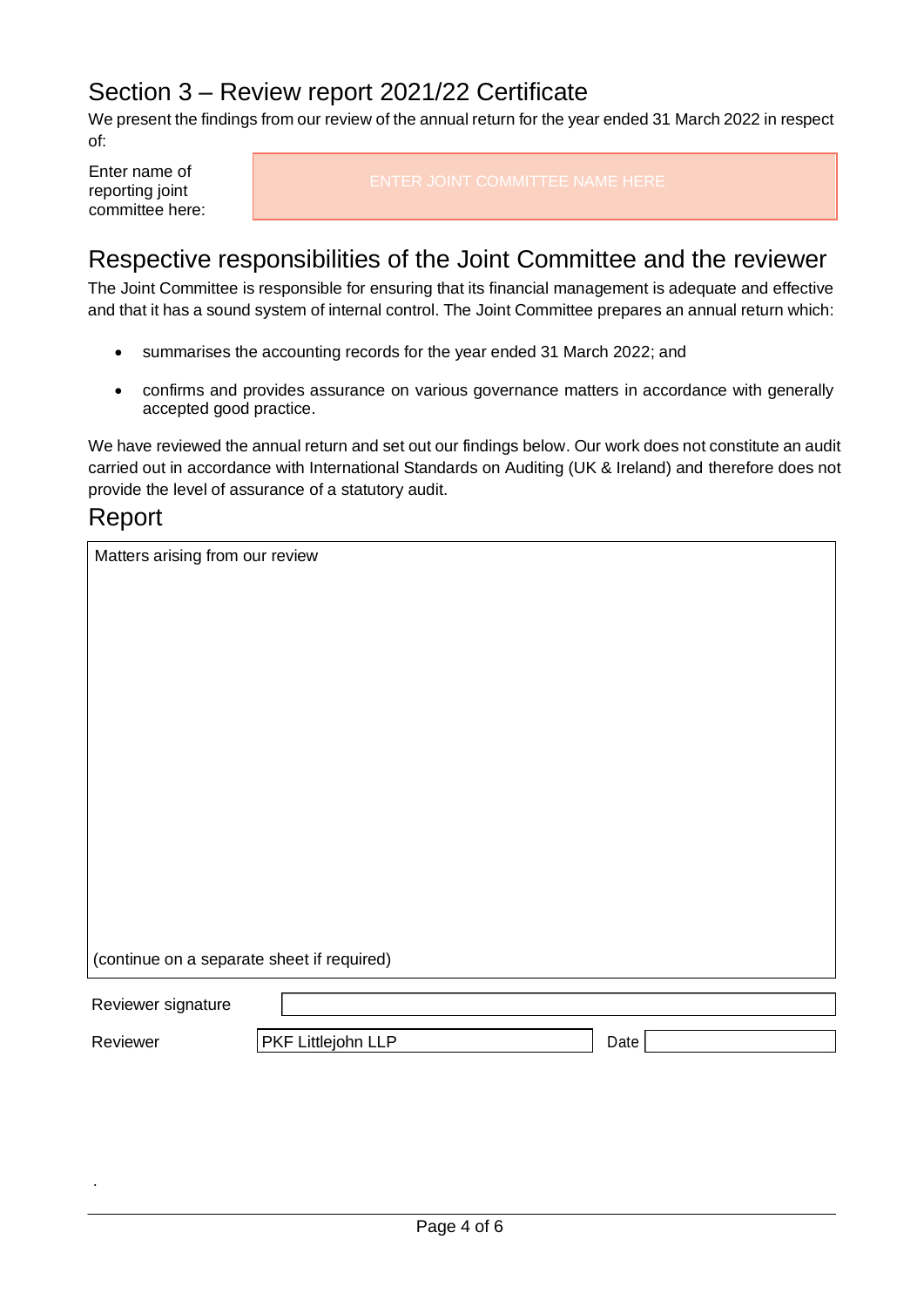#### Section 4 – Annual internal audit report 2021/22 to

Enter name of reporting joint committee here:

ENTER JOIKEIFCAIITTEE NAME HERE

The Joint Committee's internal audit service provider, acting independently and on the basis of an assessment of risk, carried out a selective assessment of compliance with relevant procedures and controls expected to be in operation during the financial year ended 31 March 2022.

Internal audit has been carried out in accordance with the Joint Committee's needs and planned coverage.

On the basis of the findings in the areas examined, the internal audit conclusions are summarised in this table. Set out below are the objectives of internal control and alongside are the internal audit conclusions on whether, in all significant respects, the control objectives were being achieved throughout the financial year to a standard adequate to meet the needs of the Joint Committee.

| Internal control objective |                                                                                                                                                                                                                                                                                                                            |            | Agreed? Please choose<br>one of the following |                       |  |
|----------------------------|----------------------------------------------------------------------------------------------------------------------------------------------------------------------------------------------------------------------------------------------------------------------------------------------------------------------------|------------|-----------------------------------------------|-----------------------|--|
|                            |                                                                                                                                                                                                                                                                                                                            | <b>Yes</b> | $No*$                                         | <b>Not</b><br>covered |  |
| А.                         | Appropriate accounting records have been kept properly throughout the year.                                                                                                                                                                                                                                                |            |                                               |                       |  |
| В.                         | The Joint Committee's financial regulations have been met, payments were<br>approved and VAT was appropriately accounted for.                                                                                                                                                                                              |            |                                               |                       |  |
|                            | C. The Joint Committee assessed the significant risks to achieving its objectives<br>and reviewed the adequacy of arrangements to manage these.                                                                                                                                                                            |            |                                               |                       |  |
| D.                         | The annual taxation or levy or funding requirements resulted from an adequate<br>budgetary process; progress against the budget was regularly monitored; and<br>reserves were appropriate.                                                                                                                                 |            |                                               |                       |  |
| Е.                         | Expected income was fully received, based on correct prices, properly recorded<br>and promptly banked; and VAT was appropriately accounted for.                                                                                                                                                                            |            |                                               |                       |  |
| F.                         | Petty cash payments were properly supported by receipts, all petty cash<br>expenditure was approved and VAT appropriately accounted for.                                                                                                                                                                                   |            |                                               |                       |  |
|                            | G. Salaries to employees and allowances to members were paid in accordance with<br>the joint committee approvals, and PAYE and NI requirements were properly<br>applied.                                                                                                                                                   |            |                                               |                       |  |
|                            | H. Asset and investments registers were complete and accurate and properly<br>maintained.                                                                                                                                                                                                                                  |            |                                               |                       |  |
| I.                         | Periodic and year-end bank account reconciliations were properly carried out.                                                                                                                                                                                                                                              |            |                                               |                       |  |
| J.                         | Accounting statements prepared during the year were prepared on the correct<br>accounting basis (receipts and payments or income and expenditure), agreed to<br>the cash book, were supported by an adequate audit trail from underlying<br>records, and, where appropriate, debtors and creditors were properly recorded. |            |                                               |                       |  |

For any other risk areas identified by the Joint Committee (list any other risk areas below or on separate sheets if needed) adequate controls existed:

Name of person who carried out the internal audit:

Samantha Heaver

Date: 16/05/2022

Signature of person who carried out the internal audit: SIGLATURE

\*Note: If the response is 'no' please state the implications and action being taken to address any weakness in control identified (add separate sheets if needed).

\*\*Note: If the response is 'not covered' please state when the most recent internal audit work was done in this area and when it is next planned, or, if coverage is not required, internal audit must explain why not (add separate sheets if needed).